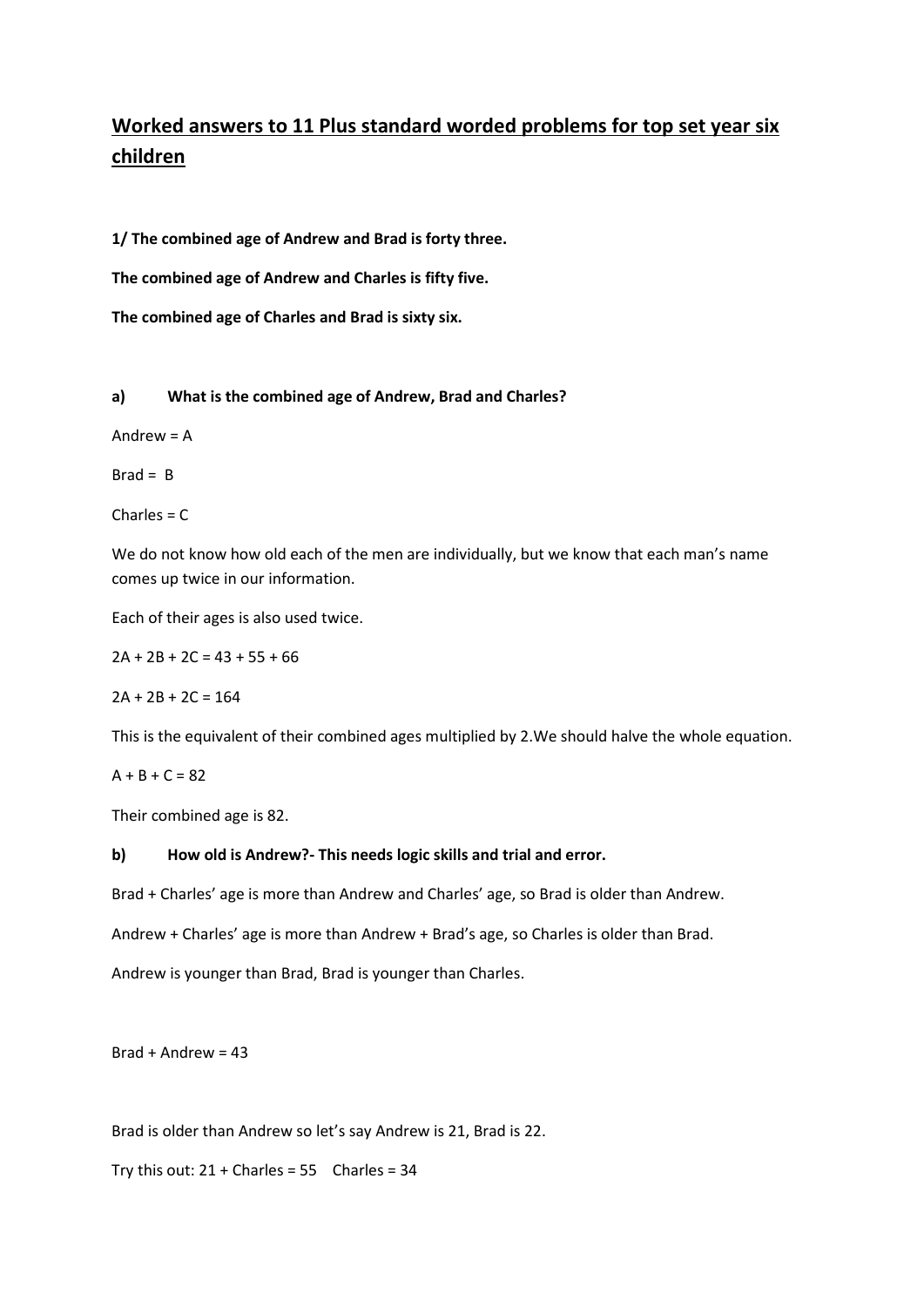Charles + Brad = 66 but  $34 + 22 = 56$  X

Charles and Brad need to be older. Make Andrew younger. Let's say Andrew is 19 and Brad is 24. Try this out:  $19 +$  Charles = 55 Charles = 36 Charles + Brad = 66 but  $36 + 24 = 60$  X

We are closer but Andrew needs to be younger. Let's say Andrew is 17 and Brad is 26.

Try this out:  $18 +$  Charles = 55 Charles = 38 . Charles + Brad = 66 but  $38 + 26 = 64$  X

We are really close now. We should get it in the next trial. Let's say Andrew is 16 and Brad = 27 Try this out:  $16 +$  Charles = 55 Charles = 39 . Charles + Brad = 66 and 39 + 27 = 66 Andrew is 16!

**2/ Sapna makes a fruit salad using bananas, oranges and apples.**

**For every 1 banana, she uses 2 oranges and 3 apples.**

**Sapna uses 24 fruits.**

**How many oranges does she use?**

24 is our total.

What do we divide by?

1 + 2 + 3 = 6. This is the smallest number of fruits that can be in a fruit salad due to the ratio we are given.

 $24 \div 6 = 4$ . So in this particular fruit salad there are 4 times the amounts of the minimum ratio.

The question asks for the amount of oranges only so we must multiply 4 by the amount of oranges in the minimum ratio.

2 x 4 = 8. There are 8 oranges in the fruit salad.

3/ In this pyramid, each brick contains a number.

The number on each brick is found by adding the two bricks below it.

Fill in the missing numbers on the bricks.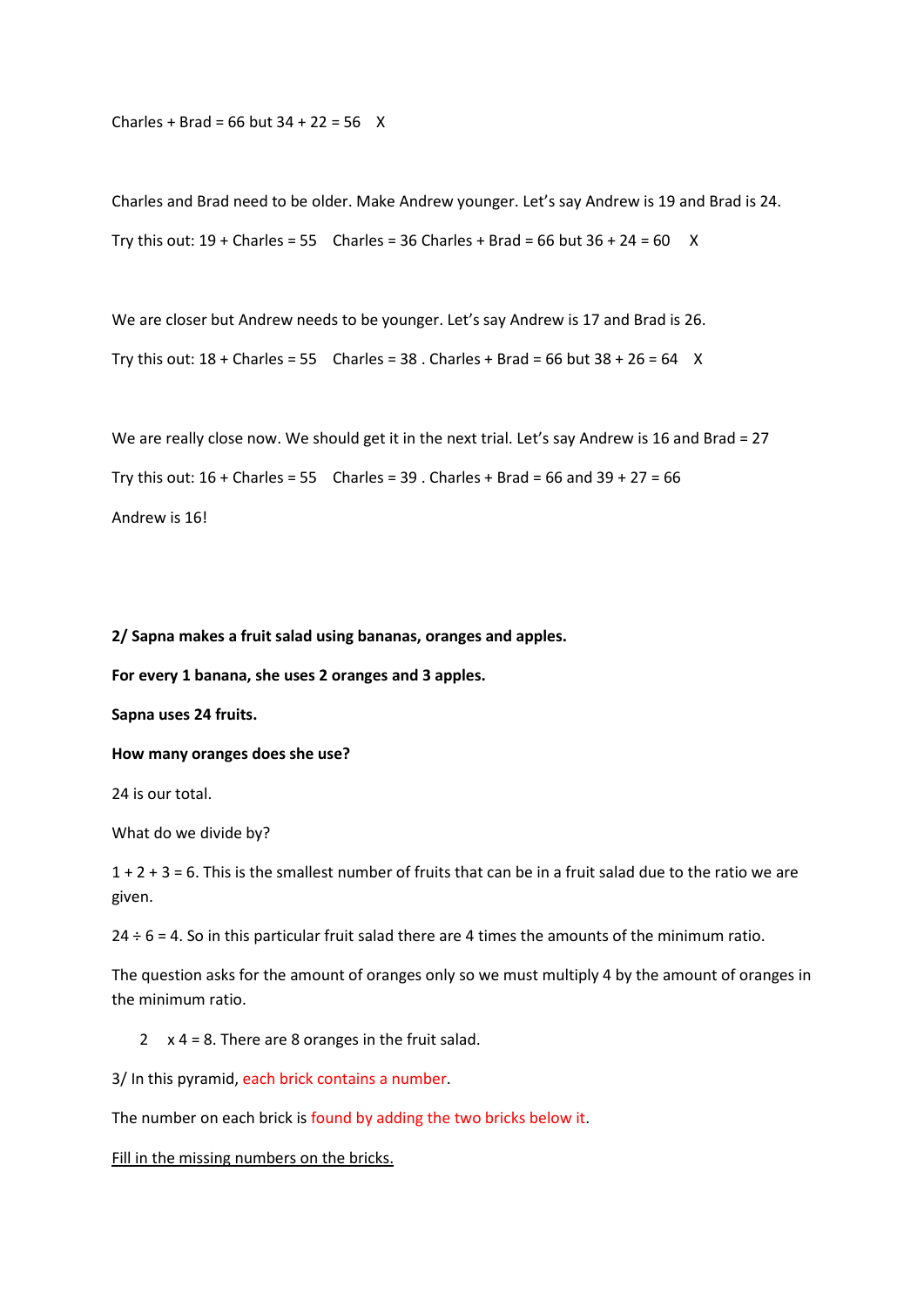

The trick is to start from the top and work downwards.



Now it becomes slightly harder. You need to use your logic and explore the possibilities for the next line down.

The best thing to do is find the different combinations that could add together to produce 12 (two lots of it!) and 8. What adds to 12? 1 and 11 2 and 10 3 and 9 4 and 8 5 and 7 6 and 6 What adds to  $8$ ? 1 and  $7$  2 and  $6$  3 and  $5$  4 and 4

The first brick in the next row down must be 5 or more because it has a 4 below it.

Likewise, the last two bricks must both be 3 or more, because there is a two beneath them.